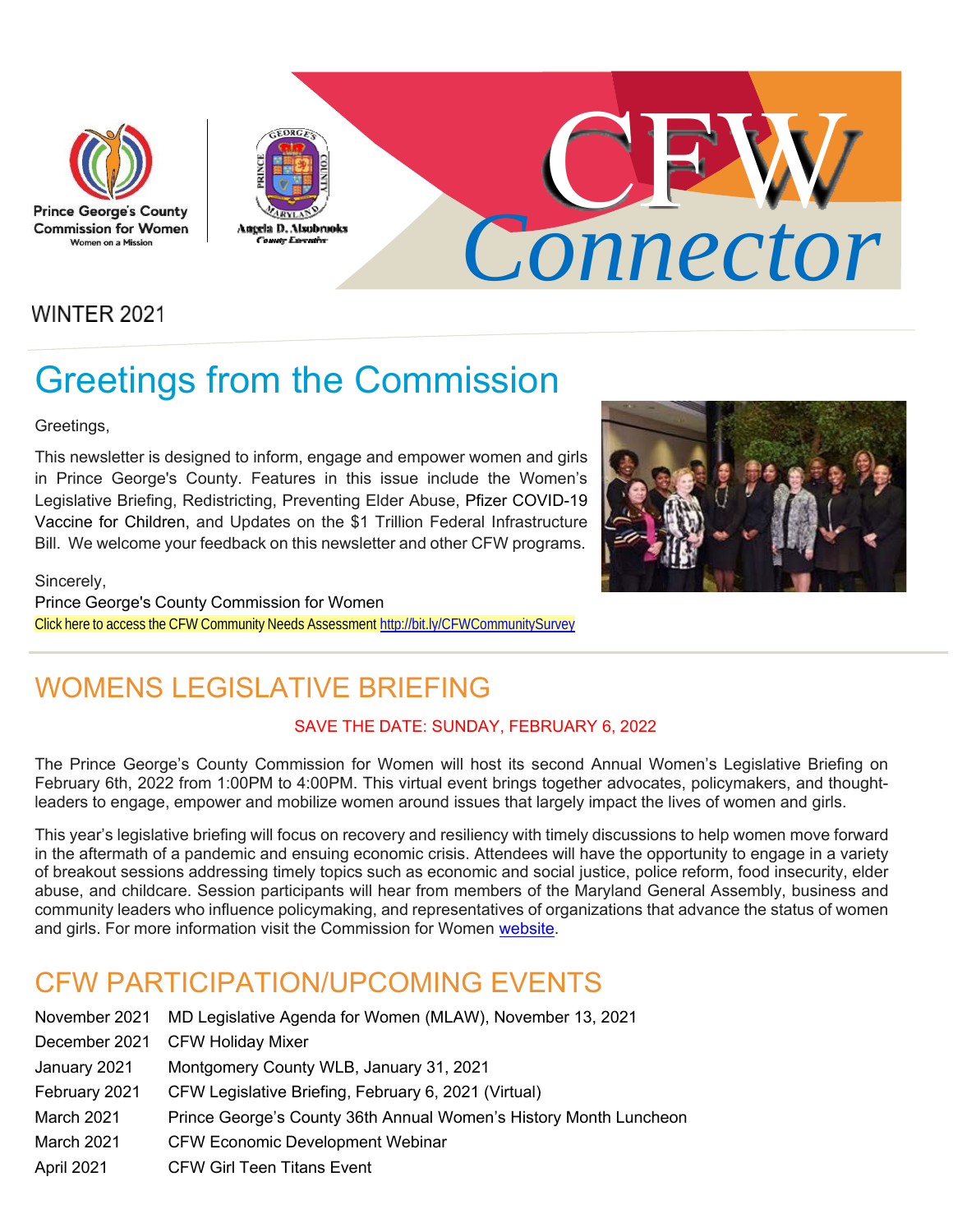### REDISTRICTING

#### HOW DOES REDISTRICTING IMPACT ME?

Currently underway in Prince George's County, redistricting is the process of redrawing legislative districts every ten years, following the completion of the United States Census. On January 28, 2021, the Council adopted a **Resolution** appointing the 2021 Prince George's County Redistricting Commission, pursuant to the provision of Section 305 of the County Charter, to establish Council districts and requesting that a redistricting plan be submitted to the Council by September 1, 2021.

The **2011 Redistricting Map** was adopted by the County Council to redraw or reestablish boundaries for the nine (9) existing Council Districts. The 2021 Redistricting Commission is charged with preparing a plan and report explaining proposed boundary changes for nine (9) existing Council districts, based on 2021 census data.

#### **What are the guidelines for the County's Redistricting Commission?**

The Redistricting Commission meets (virtually) on the first and third Mondays of the month. All meetings are available live and on-demand at **pgcouncil.us/Live**. The Commission adopted guiding principles below to achieve a proposed 2021 Redistricting Map that will provide for Council Districts that are compact, contiguous and equal in population:

- Least change map;
- Contiguous areas;
- Avoid splitting precincts;
- Population deviation no greater than 4.5%;
- Consideration of assets that connect districts

The redistricting commission spent months gathering community input and using 2020 Census data to suggest a map with the fewest changes. The commission proposed a map that included only three boundary shifts between Districts 1 & 2; Districts 3 & 4; and Districts 6 & 7. Several changes were proposed during October & November Council meetings.

#### **How does redistricting affect communities?**

The location of district lines decides which voters vote for which representatives. Any change in the lines may change the relevant voters, and can change the identity, allegiance, and political priorities of a district's representative, and of the legislative delegation as a whole. For more info on the redistricting process, check the US Census publication by Dr. Ron Jarmin, Acting Director: Redistricting Data: What to Expect and When (census.gov), issued July 28, 2021.

Sources of Info: www.pgccouncil.us; Census.gov; WashingtonPost.com

## HEALTHCARE RESOURCES

#### PRINCE GEORGE'S COUNTY COVID-19 VACCINATION UPDATE

The Food and Drug Administration (FDA) and the Centers for Disease Control and Prevention (CDC) recently authorized use of the Pfizer COVID-19 vaccine in children ages 5 to 11 years.

The Prince George's County Public Schools (PGCPS) will host vaccine clinics at elementary and high schools throughout the County. Residents ages 5 years and older can now receive the COVID-19 vaccine for free at the school mobile vaccine clinics. The clinics will operate Monday through Friday during after school hours at multiple schools throughout the County. Schedule your child's first dose appointment here.

COVID-19 vaccines for children will also be available at many pediatricians' offices, retail and grocery store pharmacies, hospitals, and other health care providers throughout the County. For more information about COVID-19 vaccinations for children or to schedule an appointment, visit the County Health Department website here.

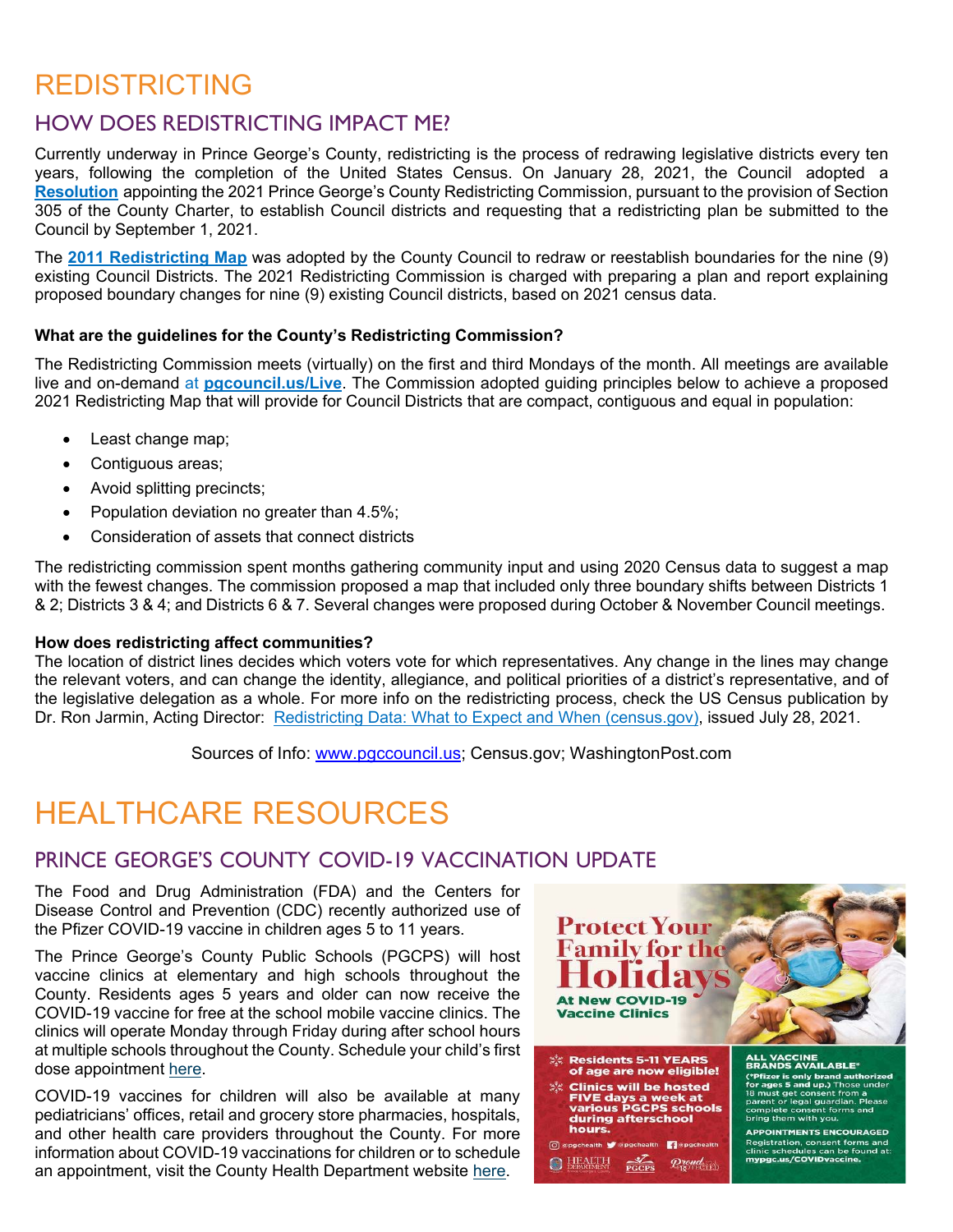### COMMUNITY RESOURCES

#### PREVENTING ELDER ABUSE

Elder abuse, sometimes called "abuse, neglect and exploitation," includes many types of mistreatment of older adults. The National Center on Elder Abuse describes seven types of elder abuse: Physical Abuse; Sexual Abuse; Emotional or Psychological Abuse; Financial Abuse or Exploitation; Neglect; Abandonment; Self-neglect. https://ncea.acl.gov/Suspect-Abuse/Abuse-Types.aspx:

Neighbors, caregivers, professionals, and even family or friends may try to take advantage of people as they age. They may take money without permission, fail to repay money they owe, charge too much for services, or not do what they were paid to do. These are examples of elder financial abuse.

Anyone of any age can experience financial abuse. However, as people age, they may

become bigger targets for financial abuse because they have built up assets. They may also have a harder time with memory and with making financial decisions or recognizing scams. These challenges could make the elderly more vulnerable to financial abuse. Family members, friends, or financial caregivers may be in a unique position to help protect loved ones from financial abuse.

Four key steps of successful intervention

- Prevent educate yourself, your loved ones, and your community
- $\bullet$  Recognize spot the warning signs and take action
- Record document what you observe
- Report tell the appropriate authorities so they can investigate and help

Preventing elder financial abuse: Guide for family and friends of people living in nursing homes and assisted living communities. This guide helps family and friends of people living in long-term care communities learn how to prevent, recognize, record, and report elder financial abuse. Includes insights for caregivers and situations and suggestions for who to contact for help, a resource list, and more.

Source: National Center on Elder Abuse—HHS; Consumer Financial Protection Bureau-CFPB;

#### FOOD DISTRIBUTIONS

The Department of Social Services' Emergency Food Assistance Program acts as a clearinghouse for the distribution of donated food. Over 30 local community pantries and shelters currently participate in the program. All food is provided to eligible individuals and families free of charge. Please call 301-909-6343 to get information and assistance within your particular area of the County.

If you know persons or organizations in need of food, please refer them.

#### PRINCE GEORGE'S COUNTY SCHOOL BOARD TRANSFORMATION TASK FORCE

The County Executive, Angela Alsobrooks, recently announced the formation of a task force to study the governance structure of the County's public school system. The purpose of this task force is to study best practices regionally and nationally and deliver recommendations to County leadership that will provide a guide for creating a Board structure that facilitates collaboration and helps to move our school system forward.



All group meetings will be virtual and open to the public to view on the County's YouTube channel. Meetings will take place each Wednesday from 6:30 to 8:00 PM, except for the week of Thanksgiving. The County has a webpage where you can review the Executive Order that created the task force, as well as view all meeting minutes and presentations given by guest speakers. The site will also have links to view all previous meetings for those who are not able to attend when the meetings take place.



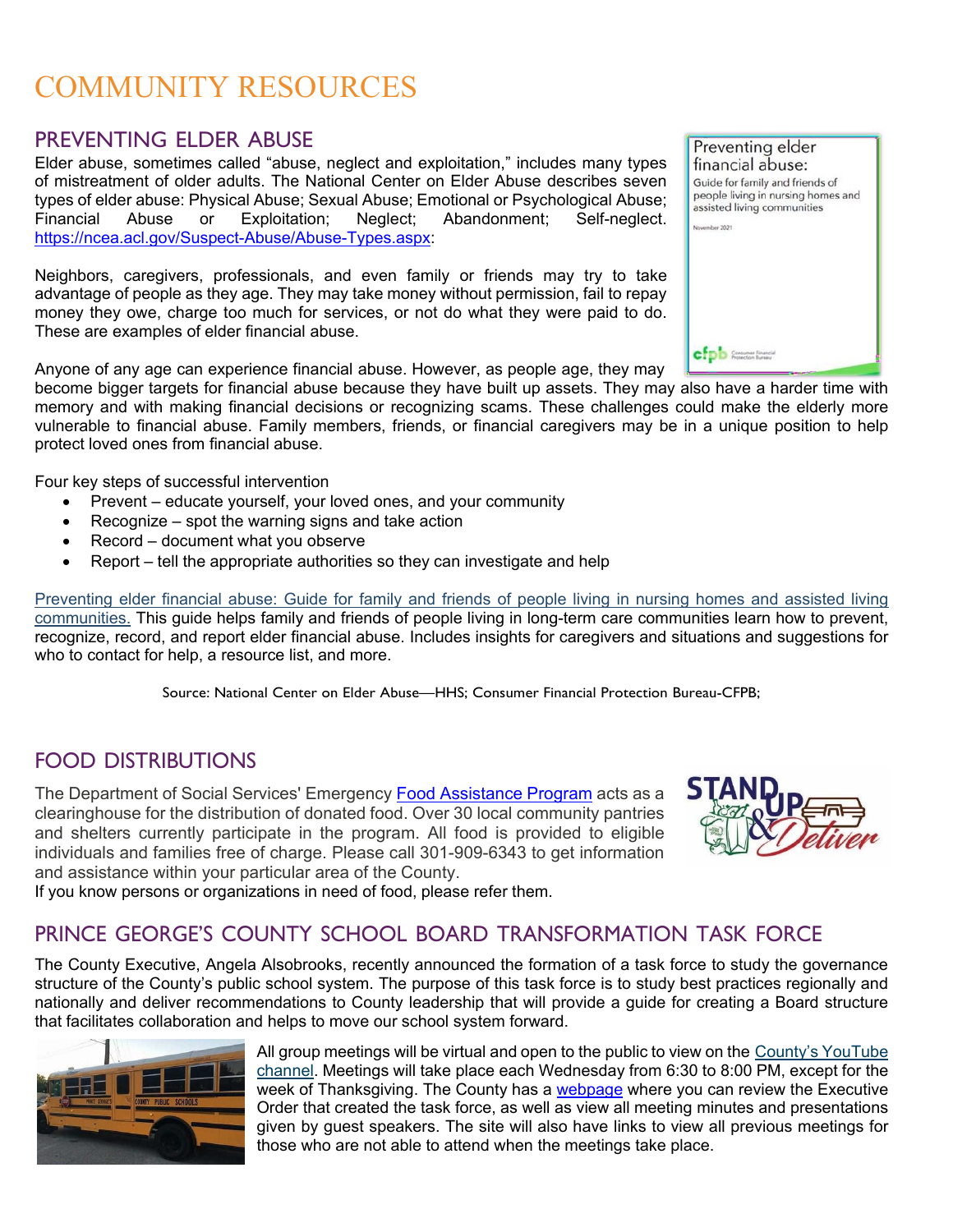### BUSINESS SPOTLIGHT

#### \$1 TRILLION INFRASTRUCTURE BILL SIGNED INTO LAW

President Joe Biden signed a more than \$1 trillion bipartisan infrastructure bill into law on Monday, November 15<sup>th</sup> as part of his ambitious economic agenda. The legislation will direct \$550 billion in new funds into transportation, broadband

and utilities. This follows years of failed efforts in Washington to overhaul physical infrastructure, improvements that many advocates have said will boost the U.S. economy and create jobs.

The measure is designed to create jobs across the United States by sending billions of dollars to state and local governments to repair crumbling bridges and roads and by expanding broadband internet access to millions of Americans.

The legislation will invest:

- \$110 billion into roads, bridges and other major projects.
- \$66 billion in freight and passenger rail, including potential upgrades to Amtrak.
- \$39 billion into public transit systems.
- \$65 billion into expanding broadband, which became a larger priority after the coronavirus pandemic left millions of Americans at home without effective internet access.
- \$55 billion into improving water systems and replacing lead pipes.

Funding is scheduled to go out over a five-year period, although it could take months or years for many major projects to begin. Before signing the legislation, President Biden said "we're finally getting this done" after years of failed attempts in Washington. He underscored the direct benefits Americans will feel from the law and said the bill's passage showed that "despite the cynics, Democrats and Republicans can come together and deliver results." He called the bill a "bluecollar blueprint to rebuild America."

Some Democrats have said the bipartisan plan did not go far enough to address climate change or build needed layers of support for households by addressing important policies such as child care, education, household tax credits and heath care. President Biden celebrated the infrastructure plan's passage with lawmakers from both parties who helped to write and pass the plan. Nineteen Republicans voted for the measure in August when the Senate approved it, while 13 GOP representatives voted for it when the House passed it earlier this month.

The president was not alone in touting the plan's benefits after it became law. In a statement on November 15<sup>th</sup>, the 10 Democratic and Republican senators who were the plan's lead authors said in a joint statement that the law will "positively impact every American."

Data Sources: CNBC.com; Reuters.com

#### STUDENT CAREERS COFFEE TALK—NOV 17TH

The Prince George's County Commission for Women partnered for a virtual Student Careers Coffee Talk discussing student career exploration and technical education programs available in Prince George's County Public Schools (PGCPS).

The webinar was hosted by the PGCPS Department of Career & Technical Education (CTE) and Prince George's County Chamber of Commerce (PGCOC) and held on Wednesday, Nov 17, 2021.

The CFW is planning additional student career exploration events. Stay tuned for more info!



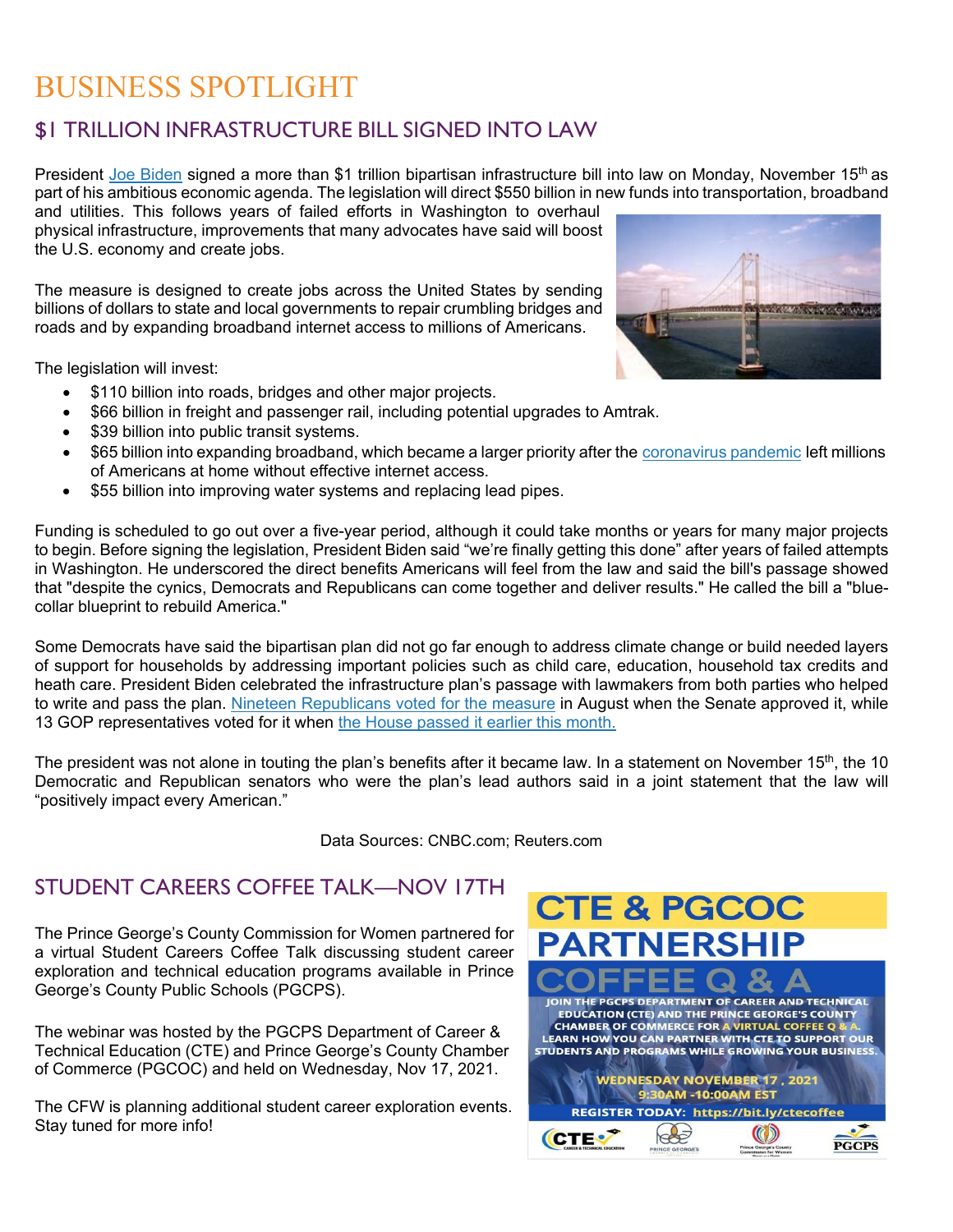# MONTHLY RECOGNITIONS

#### **NOVEMBER**

National Long-Term Care Awareness Month National Family Caregivers Month Housing Month (Regional) Veteran's Day—November 11 Small Business Saturday, November 27



Along with regional housing partners, Prince George's County celebrated **Housing Month** in November! Throughout the month, housing milestones were highlighted that showcased County efforts to preserve, protect, and expand affordable housing options for Prince Georgians. For more info, visit the Department of Housing and Community Development website here.



In recognition of **National Family Caregivers Month**, the Department of Family Services in partnership with the Prince



George's Advisory Committee on Aging hosted virtual events to raise awareness of caregiving issues and increase support for family caregivers. In the U.S., families are the primary source of support for older adults and individuals living with disabilities, and research shows that taking care of a loved one takes a significant emotional, physical, and financial toll on caregivers. Learn more about the County's Family Caregiver Program, as well as other aging and disability resources here.

**DECEMBER** Happy Holidays World AIDS Awareness Month Universal Human Rights Month



#### JANUARY

Human Trafficking Prevention Month Cervical Health Awareness Month Stalking Awareness Month

Formed in 2013, the Prince George's County Human Trafficking Task Force (PGCHTTF) brings together law enforcement, social services, government agencies, and community organizations to combat human trafficking in the County by identifying and rescuing trafficking victims; identifying & prosecuting traffickers; and educating the community on human trafficking.



If you suspect human trafficking or if you are in a crisis, please call 911 for immediate assistance. You can also report suspected human trafficking by calling the National Human Trafficking Hotline at **1-888-373-7888** (text line: 233733) or by contacting the County's 311 Call Center by dialing **311** (if calling from Prince George's County).